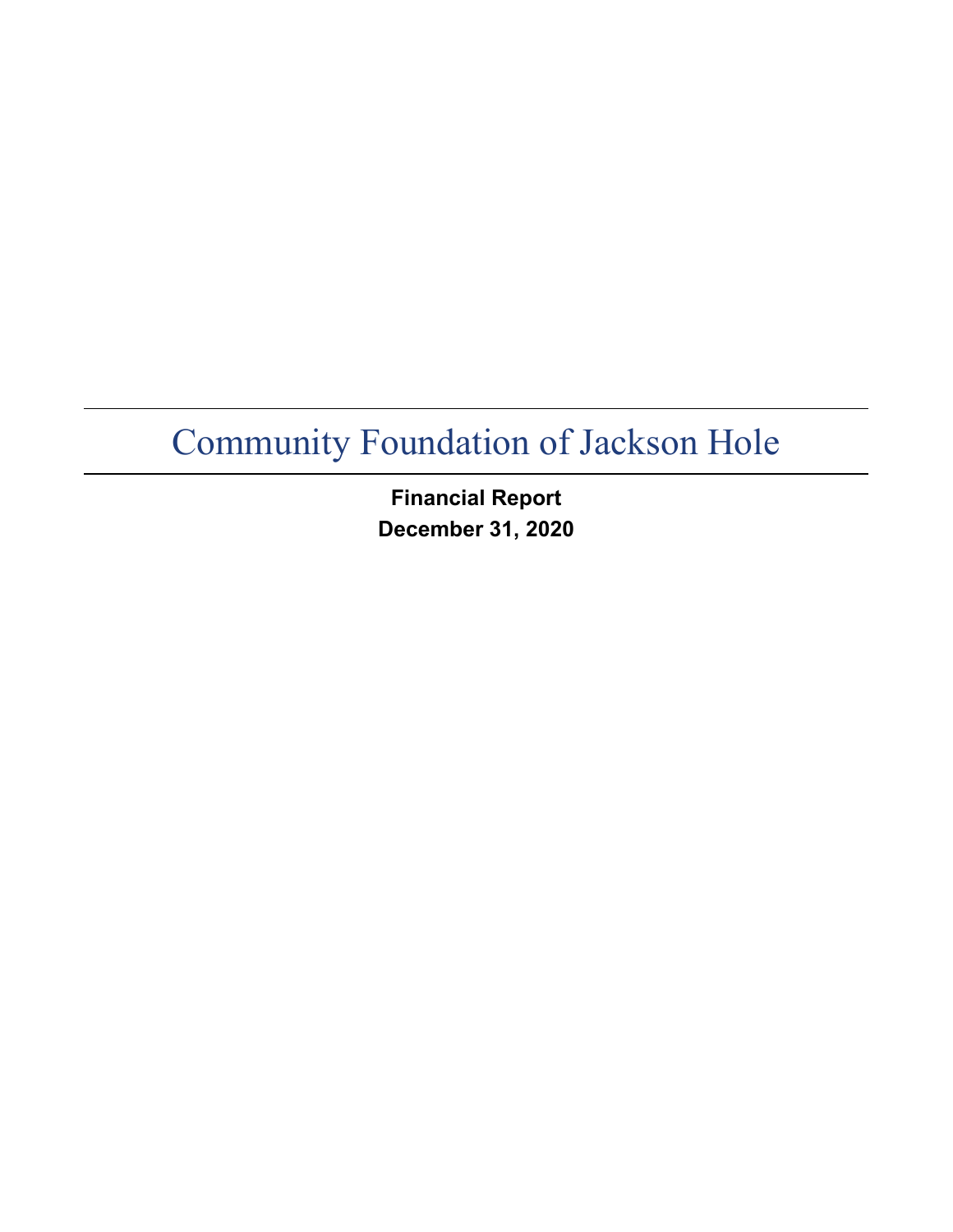# **Contents**

| <b>Independent Auditor's Report</b>     |          |  |
|-----------------------------------------|----------|--|
| <b>Financial Statements</b>             |          |  |
| <b>Statement of Financial Position</b>  | 2        |  |
| <b>Statement of Activities</b>          | 3        |  |
| <b>Statement of Functional Expenses</b> | 4        |  |
| <b>Statement of Cash Flows</b>          | 5        |  |
| Notes to Financial Statements           | $6 - 16$ |  |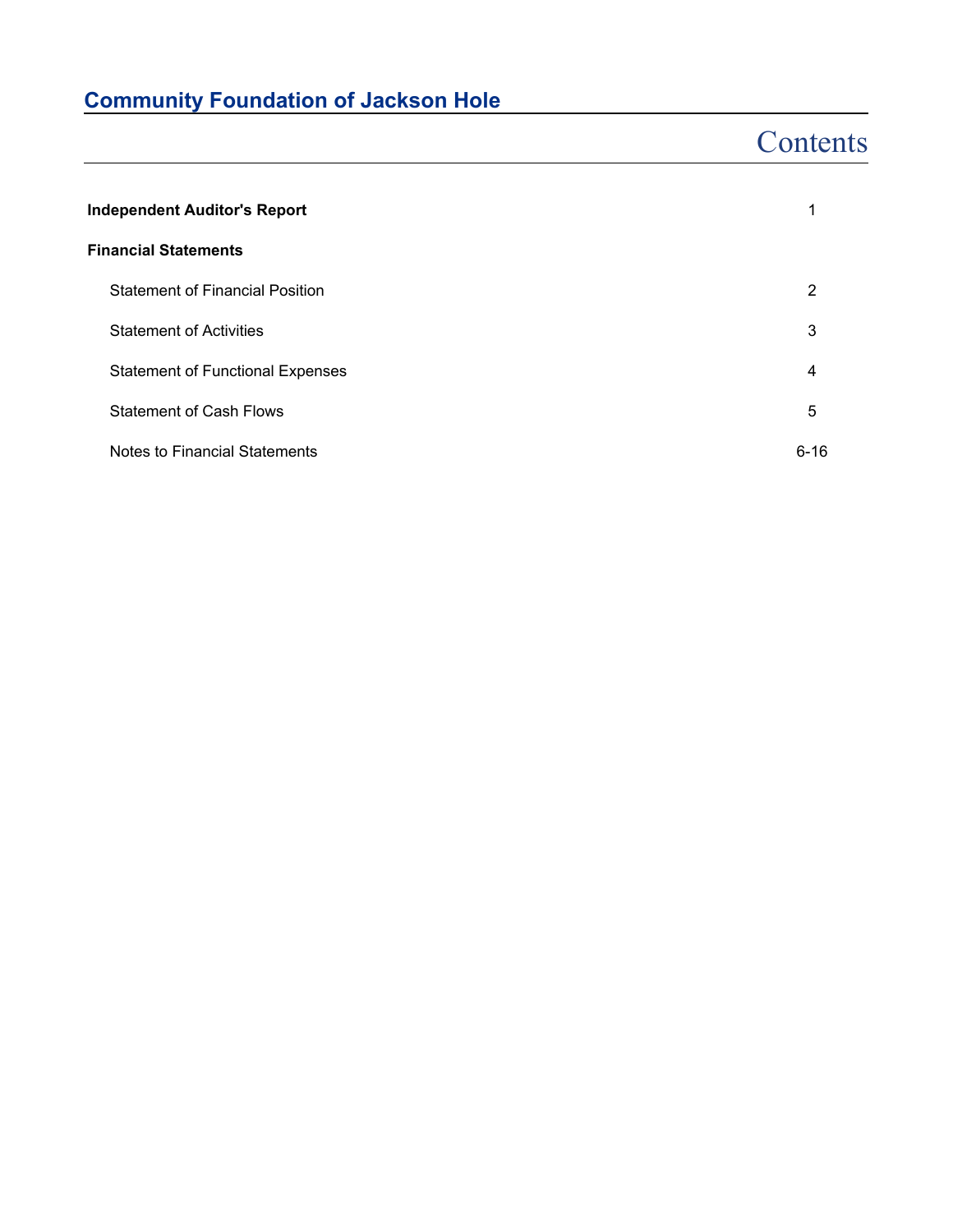

**Plante & Moran, PLLC** Suite 600 8181 E. Tufts Avenue Denver, CO 80237 Tel: 303.740.9400 Fax: 303.740.9009 plantemoran.com

#### **Independent Auditor's Report**

To the Board of Directors Community Foundation of Jackson Hole

We have audited the accompanying financial statements of Community Foundation of Jackson Hole (the "Foundation"), which comprise the statement of financial position as of December 31, 2020 and the related statements of activities, functional expenses, and cash flows for the year then ended, and the related notes to the financial statements.

#### *Management's Responsibility for the Financial Statements*

Management is responsible for the preparation and fair presentation of these financial statements in accordance with accounting principles generally accepted in the United States of America; this includes the design, implementation, and maintenance of internal control relevant to the preparation and fair presentation of financial statements that are free from material misstatement, whether due to fraud or error.

#### *Auditor's Responsibility*

Our responsibility is to express an opinion on these financial statements based on our audit. We conducted our audit in accordance with auditing standards generally accepted in the United States of America. Those standards require that we plan and perform the audit to obtain reasonable assurance about whether the financial statements are free from material misstatement.

An audit involves performing procedures to obtain audit evidence about the amounts and disclosures in the financial statements. The procedures selected depend on the auditor's judgment, including the assessment of the risks of material misstatement of the financial statements, whether due to fraud or error. In making those risk assessments, the auditor considers internal control relevant to the entity's preparation and fair presentation of the financial statements in order to design audit procedures that are appropriate in the circumstances, but not for the purpose of expressing an opinion on the effectiveness of the entity's internal control. Accordingly, we express no such opinion. An audit also includes evaluating the appropriateness of accounting policies used and the reasonableness of significant accounting estimates made by management, as well as evaluating the overall presentation of the financial statements.

We believe that the audit evidence we have obtained is sufficient and appropriate to provide a basis for our audit opinion.

#### *Opinion*

In our opinion, the financial statements referred to above present fairly, in all material respects, the financial position of Community Foundation of Jackson Hole as of December 31, 2020 and the changes in its net assets, functional expenses, and cash flows for the year then ended in accordance with accounting principles generally accepted in the United States of America.

#### **Report on Summarized Comparative Information**

We have previously audited Community Foundation of Jackson Hole's 2019 financial statements, and we expressed an unmodified audit opinion on those audited financial statements in our report dated July 15, 2020. In our opinion, the summarized comparative information presented herein as of and for the year ended December 31, 2019 is consistent, in all material respects, with the audited financial statements from which it has been derived.

Plante & Moran, PLLC



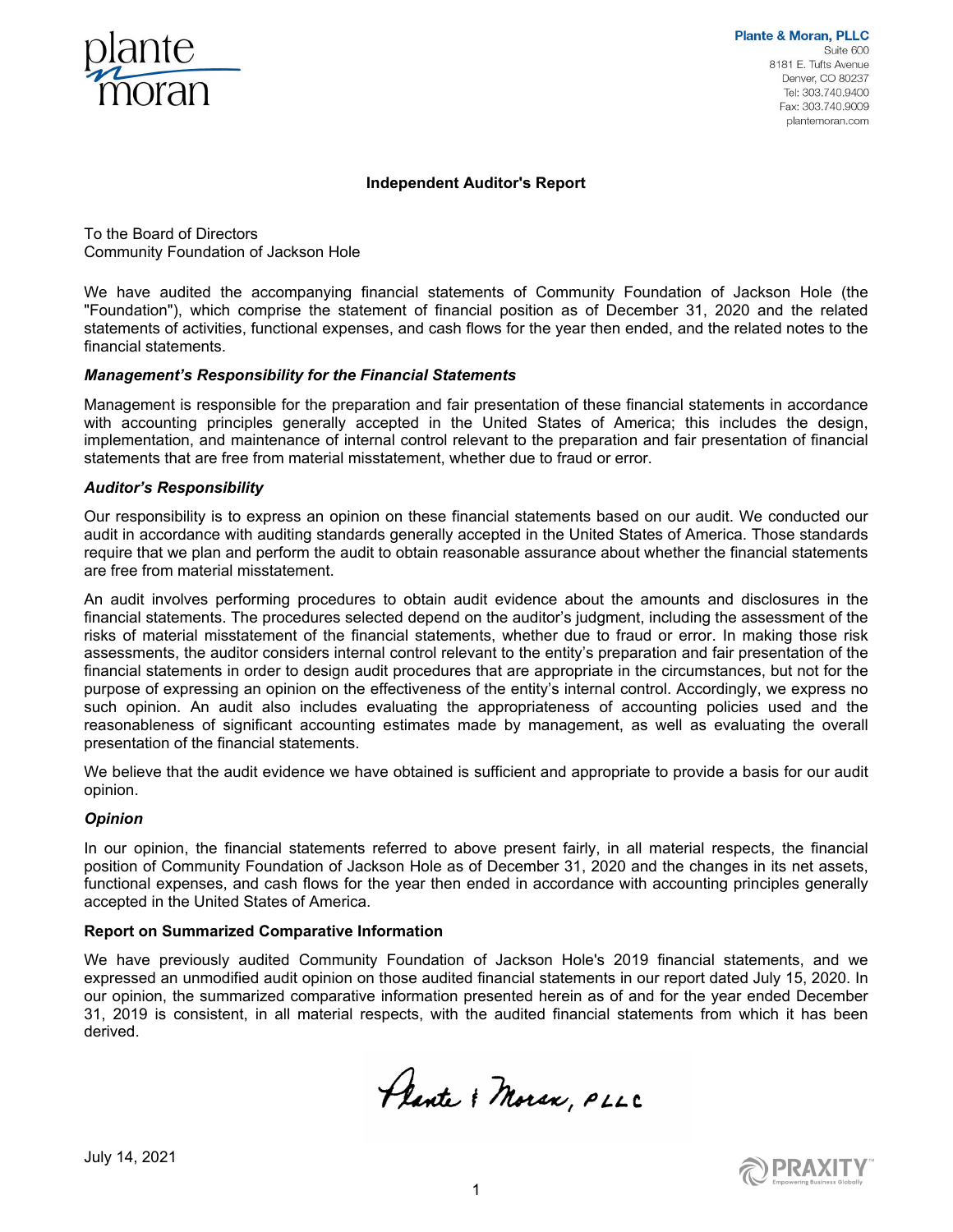# Statement of Financial Position

## **December 31, 2020 (With Comparative Totals for 2019)**

|                                                                                                                                                                                               | 2020                                                            | 2019                                                            |
|-----------------------------------------------------------------------------------------------------------------------------------------------------------------------------------------------|-----------------------------------------------------------------|-----------------------------------------------------------------|
| <b>Assets</b>                                                                                                                                                                                 |                                                                 |                                                                 |
| <b>Current Assets</b><br>Cash and cash equivalents<br>Investments - Short term (Note 4)                                                                                                       | \$<br>2,256,927 \$<br>7,663,748                                 | 4,658,475<br>4,998,470                                          |
| Total current assets                                                                                                                                                                          | 9,920,675                                                       | 9,656,945                                                       |
| <b>Other Assets</b><br>Investments - Long term (Note 4)<br>Contributions receivable (Note 5)                                                                                                  | 84,712,870<br>480,000                                           | 73,932,758<br>441,708                                           |
| Total other assets                                                                                                                                                                            | 85,192,870                                                      | 74,374,466                                                      |
| Property and Equipment - Net (Note 7)                                                                                                                                                         | 1,451,792                                                       | 1,358,771                                                       |
| Total noncurrent assets                                                                                                                                                                       | 86,644,662                                                      | 75,733,237                                                      |
| Total assets                                                                                                                                                                                  | \$<br>96,565,337 \$                                             | 85,390,182                                                      |
| <b>Liabilities and Net Assets</b>                                                                                                                                                             |                                                                 |                                                                 |
| <b>Current Liabilities</b><br>Grants and accounts payable<br>Accrued liabilities and other                                                                                                    | \$<br>196,131 \$<br>55,265                                      | 240,712<br>27,745                                               |
| <b>Total current liabilities</b>                                                                                                                                                              | 251,396                                                         | 268,457                                                         |
| <b>Nonprofit Agency Funds (Note 8)</b>                                                                                                                                                        | 21,231,576                                                      | 19,553,047                                                      |
| <b>Total liabilities</b>                                                                                                                                                                      | 21,482,972                                                      | 19,821,504                                                      |
| <b>Net Assets</b><br>Without donor restrictions:<br>Advised and designated<br>Discretionary grants and scholarship<br>Operating<br>Invested in property and equipment<br>Endowments (Note 10) | 41,238,497<br>2,991,187<br>4,861,967<br>1,451,792<br>24,058,922 | 32,811,555<br>6,017,600<br>3,319,186<br>1,358,771<br>21,619,858 |
| Total without donor restrictions                                                                                                                                                              | 74,602,365                                                      | 65,126,970                                                      |
| With donor restrictions                                                                                                                                                                       | 480,000                                                         | 441,708                                                         |
| Total net assets                                                                                                                                                                              | 75,082,365                                                      | 65,568,678                                                      |
| Total liabilities and net assets                                                                                                                                                              | 96,565,337                                                      | \$<br>85,390,182                                                |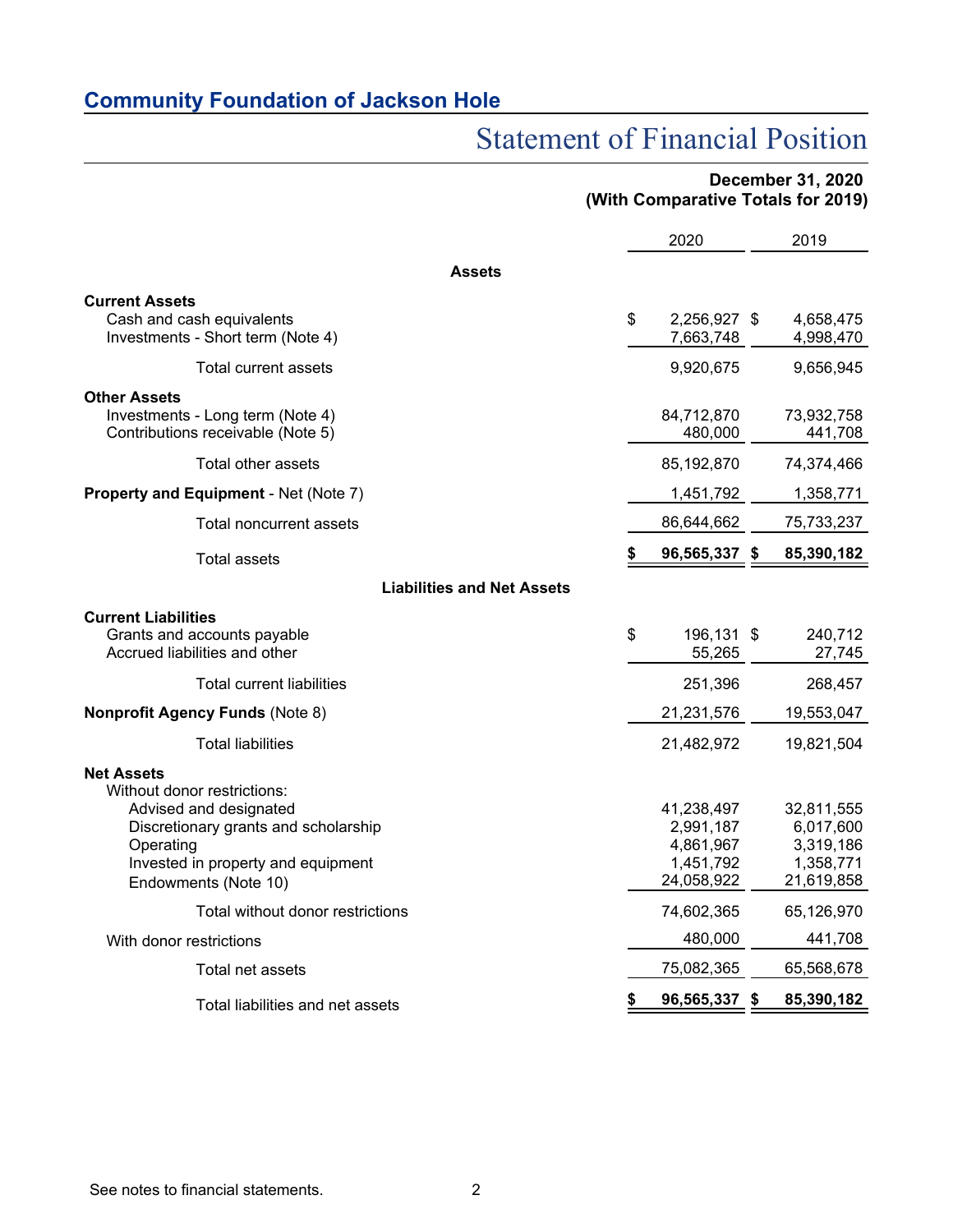# Statement of Activities

## **Year Ended December 31, 2020 (With Comparative Totals for 2019)**

|                                                                                                                                                                                                                                                                         | 2020                                                                 | 2019                                                            |
|-------------------------------------------------------------------------------------------------------------------------------------------------------------------------------------------------------------------------------------------------------------------------|----------------------------------------------------------------------|-----------------------------------------------------------------|
| <b>Changes in Net Assets without Donor Restrictions</b><br>Revenue, gains, and other support:<br>Contributions                                                                                                                                                          | \$<br>35,398,610 \$                                                  | 30,405,046                                                      |
| Less contributions received for nonprofit agency funds (Note 8)<br>Net investment return<br>Less investment return on nonprofit agency funds (Note 8)<br>Paycheck Protection Program Ioan forgiveness (Note 9)<br>Other income<br>Net assets released from restrictions | (401, 687)<br>9,608,060<br>(2,550,748)<br>206,500<br>11,916<br>1,708 | (1,420,231)<br>10,593,363<br>(3,206,397)<br>31,423<br>2,012,397 |
| Total revenue, gains, and other support                                                                                                                                                                                                                                 | 42,274,359                                                           | 38,415,601                                                      |
| Expenses:<br>Program services:<br>Program expenses<br>Less disbursements from nonprofit agency funds (Note 8)                                                                                                                                                           | 33,071,396<br>(1, 273, 906)                                          | 27, 161, 863<br>(493, 432)                                      |
| Total program services                                                                                                                                                                                                                                                  | 31,797,490                                                           | 26,668,431                                                      |
| Management and general<br>Development and fundraising                                                                                                                                                                                                                   | 537,342<br>464,132                                                   | 594,932<br>381,140                                              |
| <b>Total expenses</b>                                                                                                                                                                                                                                                   | 32,798,964                                                           | 27,644,503                                                      |
| <b>Increase in Net Assets without Donor Restrictions</b>                                                                                                                                                                                                                | 9,475,395                                                            | 10,771,098                                                      |
| <b>Changes in Net Assets with Donor Restrictions</b><br>Contributions - Amortization of discount on contributions receivable<br>Net assets released from restrictions                                                                                                   | 40,000<br>(1,708)                                                    | 40,000<br>(2,012,397)                                           |
| Increase (Decrease) in Net Assets with Donor Restrictions                                                                                                                                                                                                               | 38,292                                                               | (1,972,397)                                                     |
| <b>Increase in Net Assets</b>                                                                                                                                                                                                                                           | 9,513,687                                                            | 8,798,701                                                       |
| Net Assets - Beginning of year                                                                                                                                                                                                                                          | 65,568,678                                                           | 56,769,977                                                      |
| <b>Net Assets - End of year</b>                                                                                                                                                                                                                                         | \$<br>75,082,365 \$                                                  | 65,568,678                                                      |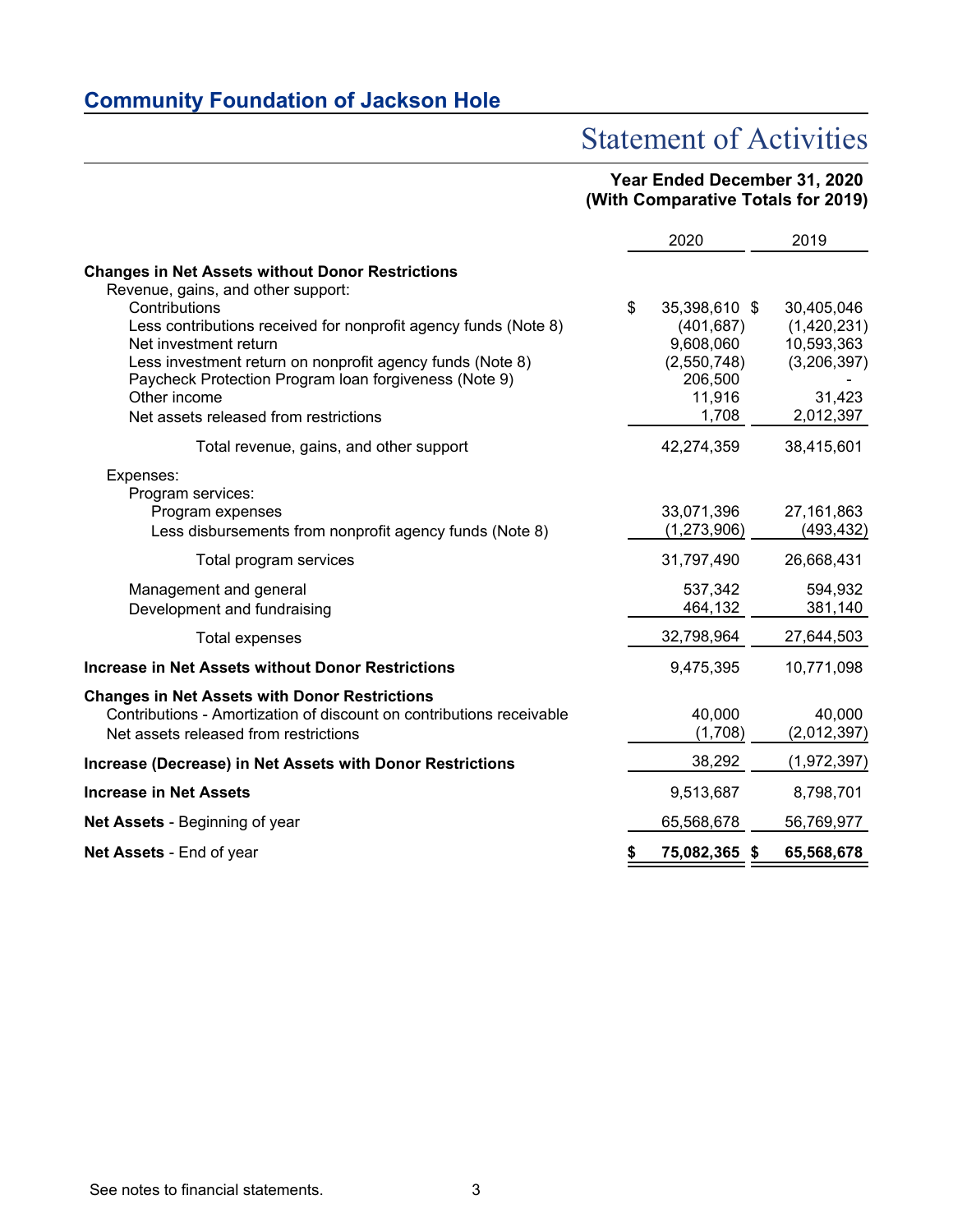# Statement of Functional Expenses

## **Year Ended December 31, 2020 (With Comparative Totals for 2019)**

|                                      |     |                                            |                    | <b>Program Services</b>                     |                       |                                   |               |  |            |                                              | <b>Support Services</b> |      |                                  |    |               |              |
|--------------------------------------|-----|--------------------------------------------|--------------------|---------------------------------------------|-----------------------|-----------------------------------|---------------|--|------------|----------------------------------------------|-------------------------|------|----------------------------------|----|---------------|--------------|
|                                      |     | Old Bill's Fun<br>Run/Tin Cup<br>Challenge | Fund<br>Management | Discretionary<br>Grants and<br>Scholarships | Nonprofit<br>Services | <b>Total Programs</b><br>Services |               |  |            | Management<br>Development<br>and Fundraising |                         |      | <b>Total Support</b><br>Services |    | Total         | 2019         |
| Grants                               | \$. | 14.491.824 \$                              | 10,990,205 \$      | 4,171,647 \$                                |                       |                                   | 29,653,676 \$ |  |            | - \$                                         |                         | - \$ | ٠                                | £. | 29,653,676 \$ | 25, 151, 481 |
| Salaries                             |     | 230,721                                    | 141,678            | 329,635                                     | 204,642               |                                   | 906,676       |  | 305,721    |                                              | 272,047                 |      | 577,768                          |    | 1,484,444     | 1,167,433    |
| Payroll taxes and employee benefits  |     | 44,637                                     | 27,395             | 63,738                                      | 39,570                |                                   | 175,340       |  | 59,114     |                                              | 52,603                  |      | 111,717                          |    | 287,057       | 247,310      |
| Advertising and promotion            |     | 137,816                                    |                    | ٠                                           | 987                   |                                   | 138,803       |  |            |                                              | 70,037                  |      | 70,037                           |    | 208,840       | 141,019      |
| Event production, program supplies,  |     |                                            |                    |                                             |                       |                                   |               |  |            |                                              |                         |      |                                  |    |               |              |
| workshops, and surveys               |     | 2,491                                      | 22,407             | 557,598                                     | 53,044                |                                   | 635,540       |  |            |                                              |                         |      |                                  |    | 635,540       | 194,360      |
| Donor relations, meetings, and       |     |                                            |                    |                                             |                       |                                   |               |  |            |                                              |                         |      |                                  |    |               |              |
| appreciation                         |     | 10,272                                     | 2,430              | 5,682                                       | 3,563                 |                                   | 21,947        |  | 5,243      |                                              | 19,693                  |      | 24,936                           |    | 46,883        | 114,999      |
| Insurance and fees                   |     | 90,210                                     | 745                | 1,735                                       | 1,077                 |                                   | 93,767        |  | 35,515     |                                              | 1,431                   |      | 36,946                           |    | 130,713       | 107,871      |
| Consulting and professional services |     |                                            |                    |                                             |                       |                                   |               |  | 10,223     |                                              | 3,600                   |      | 13,823                           |    | 13,823        | 131,491      |
| Software services and IT support     |     | 18,997                                     | 9,560              | 18,644                                      | 10,306                |                                   | 57,507        |  | 15,234     |                                              | 13,556                  |      | 28,790                           |    | 86,297        | 85,878       |
| Supplies and other operating         |     | 16,265                                     | 8,699              | 20,610                                      | 12,651                |                                   | 58,225        |  | 27,568     |                                              | 16,704                  |      | 44,272                           |    | 102,497       | 98,816       |
| Occupancy                            |     | 6,057                                      | 3,719              | 8,653                                       | 5,372                 |                                   | 23,801        |  | 8,025      |                                              | 7,141                   |      | 15,166                           |    | 38,967        | 44,398       |
| Depreciation                         |     | 5,694                                      | 3,497              | 8,135                                       | 5,050                 |                                   | 22,376        |  | 7,545      |                                              | 6,714                   |      | 14,259                           |    | 36,635        | 32,400       |
| Printing and publications            |     | 8,198                                      | 236                | 549                                         | 341                   |                                   | 9,324         |  | 7,596      |                                              | 453                     |      | 8,049                            |    | 17,373        | 33,312       |
| Other                                |     | 129                                        | 79                 | 185                                         | 115                   |                                   | 508           |  | 55,558     |                                              | 153                     |      | 55,711                           |    | 56,219        | 93,735       |
| Total functional expenses            |     | 15,063,311 \$                              | 11,210,650 \$      | 5,186,811 \$                                | 336,718 \$            |                                   | 31,797,490 \$ |  | 537,342 \$ |                                              | 464,132 \$              |      | 1,001,474 \$                     |    | 32,798,964    | 27,644,503   |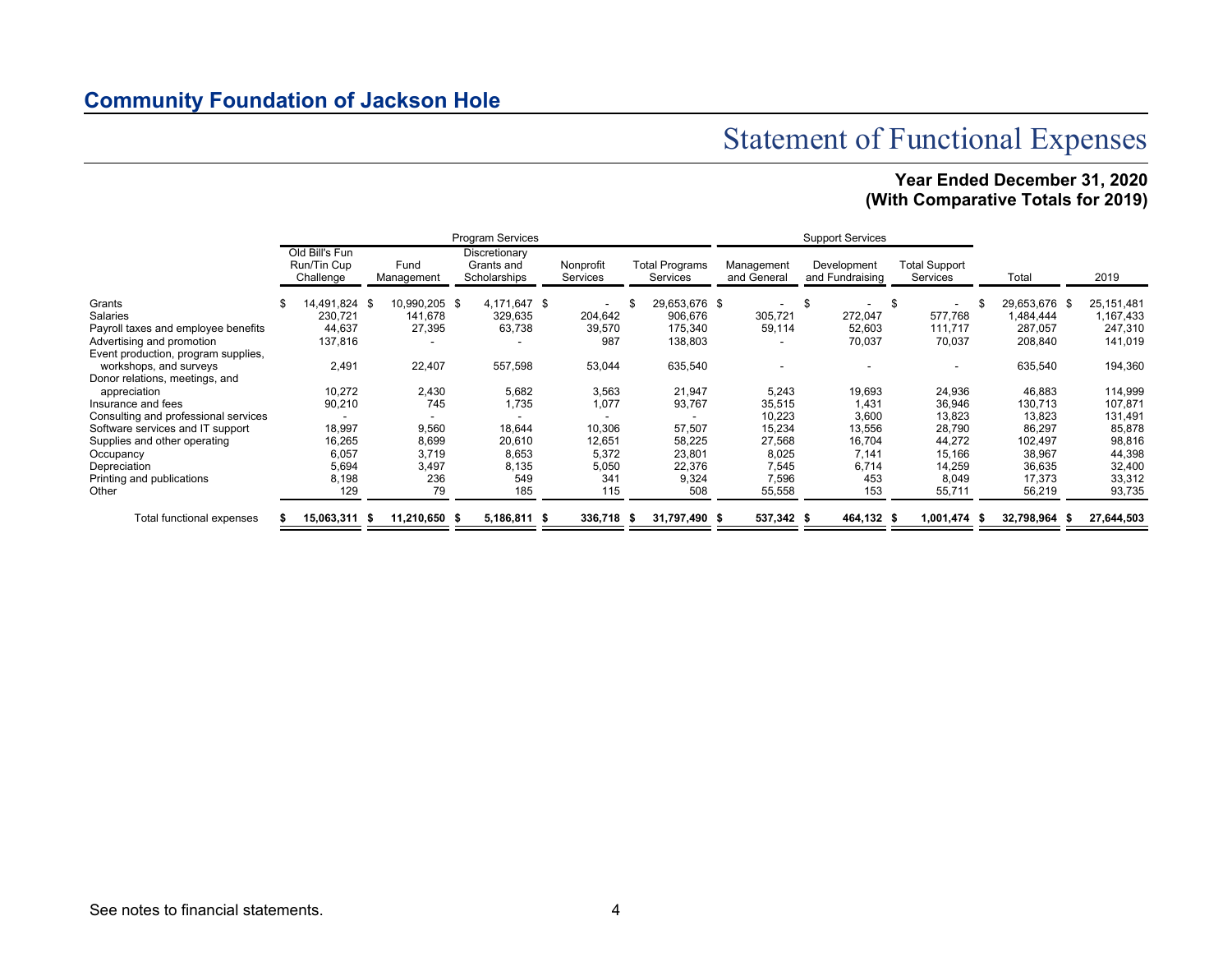# Statement of Cash Flows

### **Year Ended December 31, 2020 (With Comparative Totals for 2019)**

|                                                                                                                                                                                                                                                | 2020                                              | 2019                                                               |
|------------------------------------------------------------------------------------------------------------------------------------------------------------------------------------------------------------------------------------------------|---------------------------------------------------|--------------------------------------------------------------------|
| <b>Cash Flows from Operating Activities</b><br>Increase in net assets<br>Adjustments to reconcile increase in net assets to net cash and cash<br>equivalents from operating activities:                                                        | \$<br>9,513,687 \$                                | 8,798,701                                                          |
| Depreciation<br>Contributions of investment securities<br><b>Endowment contributions</b><br>Net realized and unrealized gains on investments<br>Changes in operating assets and liabilities that (used) provided cash<br>and cash equivalents: | 36,635<br>(560, 346)<br>(216, 204)<br>(9,604,480) | 32,400<br>(88, 533)<br>(10, 487, 064)                              |
| Contributions receivable<br>Grants and accounts payable<br>Accrued liabilities and other<br>Nonprofit agency funds                                                                                                                             | (38, 292)<br>(44, 581)<br>27,520<br>1,678,529     | (7, 507)<br>126,893<br>(3, 555)<br>4,133,206                       |
| Net cash and cash equivalents provided by operating<br>activities                                                                                                                                                                              | 792,468                                           | 2,504,541                                                          |
| <b>Cash Flows from Investing Activities</b><br>Purchase of property and equipment<br>Purchases of investments<br>Proceeds from sales of investments<br>Payments received on notes receivable<br>Notes receivable discount amortization         | (129, 656)<br>(33, 113, 205)<br>29,832,641        | (13, 552)<br>(28, 695, 309)<br>19,851,147<br>2,000,000<br>(20,000) |
| Net cash and cash equivalents used in investing activities                                                                                                                                                                                     | (3,410,220)                                       | (6,877,714)                                                        |
| Cash Flows Provided by Financing Activities - Endowment contributions                                                                                                                                                                          | 216,204                                           | 88,533                                                             |
| Net Decrease in Cash and Cash Equivalents                                                                                                                                                                                                      | (2,401,548)                                       | (4, 284, 640)                                                      |
| Cash and Cash Equivalents - Beginning of year                                                                                                                                                                                                  | 4,658,475                                         | 8,943,115                                                          |
| Cash and Cash Equivalents - End of year                                                                                                                                                                                                        | \$<br>2,256,927 \$                                | 4,658,475                                                          |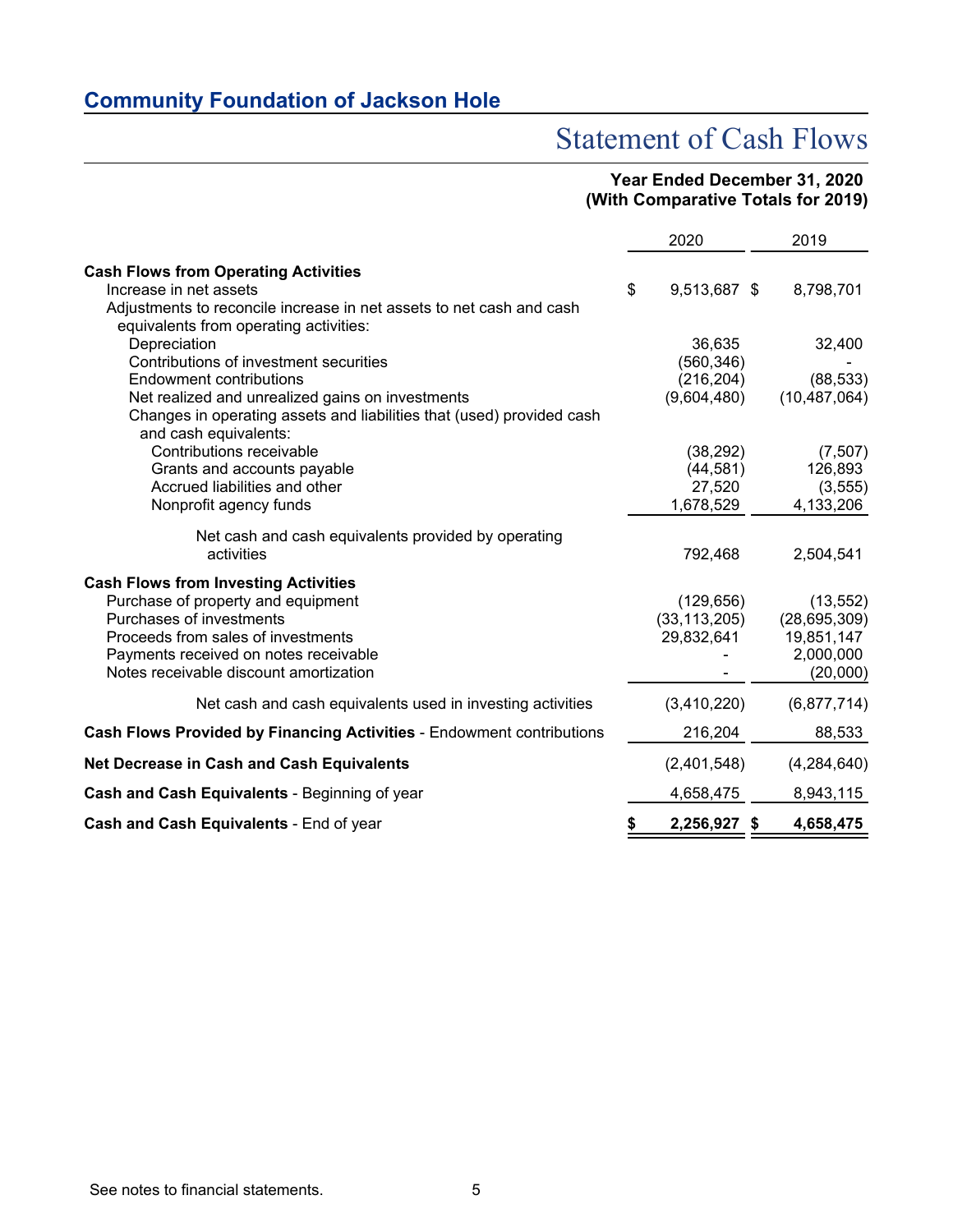#### **December 31, 2020**

## **Note 1 - Nature of Business**

Community Foundation of Jackson Hole (the "Foundation") is a Wyoming nonprofit organization created in 1989 as an affiliate of the Wyoming Community Foundation to serve Teton County, Wyoming. In 1995, the Foundation became an independent nonprofit corporation and received a distribution of assets from the Wyoming Community Foundation attributable to its funds.

The mission of the Foundation is to improve lives through philanthropic leadership by providing superior donor services; making grants that positively impact the community; ensuring sustainability of the philanthropic community; and acting as a leader, catalyst, and resource. To better serve the neighboring community of Teton Valley (composed of Teton County, Idaho and Alta, Wyoming), the Foundation established an affiliate known as the Community Foundation of Teton Valley in 2007. Based in Driggs, Idaho, the Community Foundation of Teton Valley operates as an unincorporated division of the Foundation. The core programs and services of the Foundation and its affiliate are described below.

*Old Bill's Fun Run and Tin Cup Challenge:* Since 1997, the Foundation has produced Old Bill's Fun Run (Old Bill's), an innovative community initiative that has generated over \$189 million since inception to support local nonprofits. Consistent with its mission, the Foundation's goal with Old Bill's is to nurture and grow communitywide philanthropy while simultaneously providing local nonprofits with a platform to increase their operating capacity; enhance public awareness of their work; expand their donor base; and easily receive a variety of gifts, including online and stock contributions. Each year, Mr. and Mrs. Old Bill create a matching grant opportunity that challenges and inspires the community to give. Through this collaborative effort, donors make a single donation to support one or more participating organizations, making giving easy and efficient. Nonprofits participate for free and receive 100 percent of donations designated to them, along with a partial matching grant, providing an effective way for them to develop broader name recognition and operating resources. To amplify these benefits, all initiative costs, including community outreach and education, promotion, gift processing, and credit card fees, are absorbed by the Foundation. In 2008, the Community Foundation of Teton Valley launched the Tin Cup Challenge, modeled after Old Bill's Fun Run, which has generated over \$16 million to date for Teton Valley nonprofits. In 2020, approximately 4,300 donors gave \$15.3 million to support 212 organizations participating in Old Bill's; over 1,200 donors gave \$1.7 million to support 47 organizations participating in the Tin Cup Challenge. For the year ended December 31, 2020, initiative expenses totaled \$15,419,316, including management costs of \$141,469, composed of gift processing and associated credit card fees, and fundraising costs of \$214,536, attributable to matching funds resource development.

*Charitable Fund Management:* The Foundation administers over 230 charitable funds designed to make giving easy and effective for local donors and to provide cost-effective, professional asset management for local nonprofits. Fund holders may select the fund type (advised, affinity, or designated) and structure (endowed or nonendowed) that best suits their needs and philanthropic goals. In 2020, the Foundation received approximately 900 gifts totaling \$18.6 million for its donor-advised, affinity, and designated funds and processed over 2,300 grants totaling \$18 million, including interfund grants, to benefit qualified charities working in a variety of fields throughout the United States.

*Discretionary Grants, Scholarships, and Fellowships:* The Foundation's Competitive, Opportunities, Youth Philanthropy, Microgrants, and other discretionary grant programs provide financial support on a competitive and discretionary basis to organizations that are effectively addressing community needs. The Edelweiss Endowment provides additional discretionary support to compelling projects across Wyoming. The Youth Philanthropy Program introduces local high school students to philanthropy and strategic grant-making, while a variety of scholarship opportunities help them to pursue their educational and vocational dreams. In 2020, the Foundation's grant programs provided over \$825,000 to 98 local organizations addressing important issues in Jackson Hole and Teton Valley, and 66 students were awarded approximately \$485,000 in scholarships and fellowships.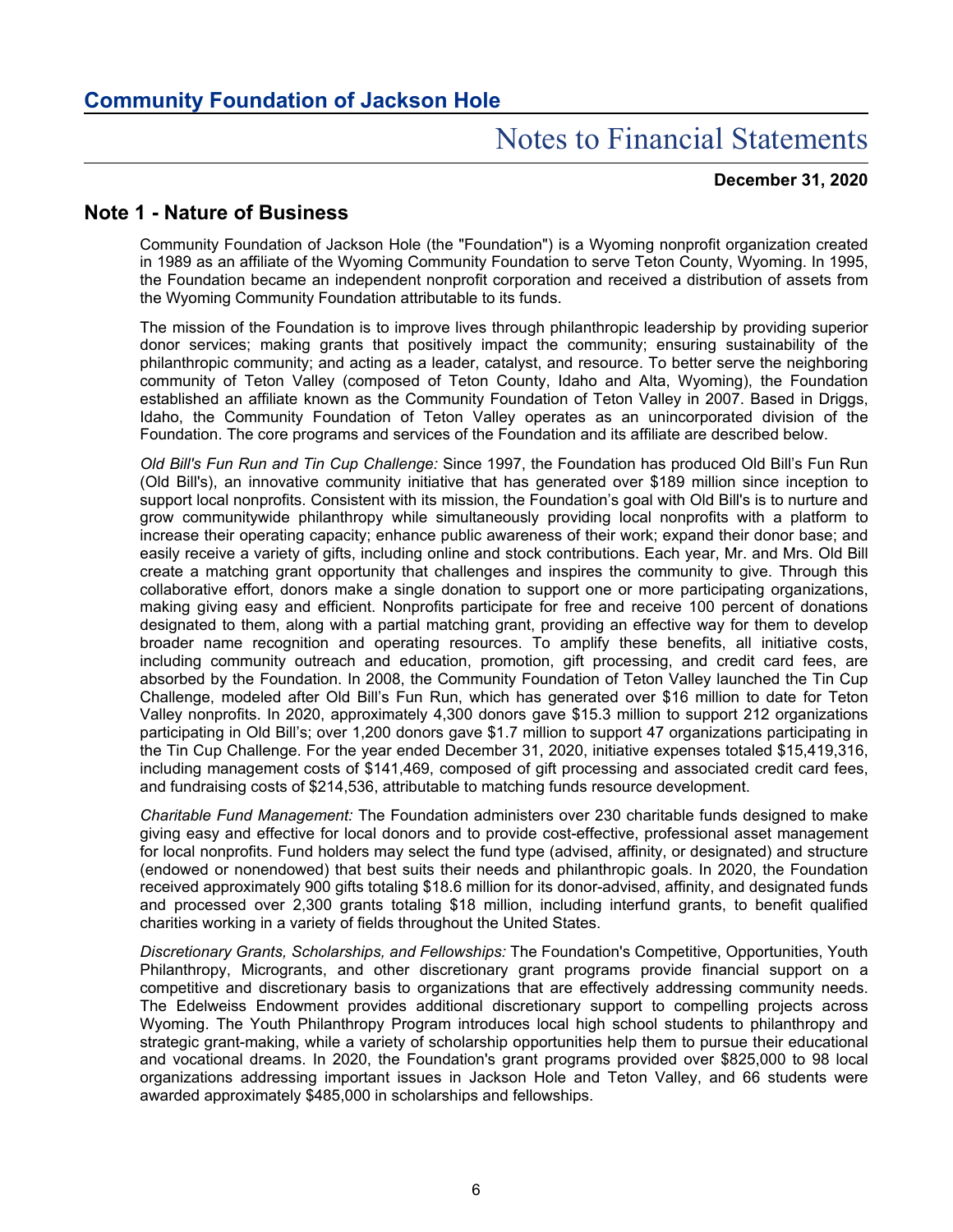#### **December 31, 2020**

## **Note 1 - Nature of Business (Continued)**

In March 2020, the Foundation launched COVID-19 response funds to address the impact of the pandemic on Jackson Hole and Teton Valley. As of December 31, 2020, over 400 donors had contributed approximately \$4.9 million to the Community Emergency Response Fund serving Teton County, Wyoming; \$3.1 million in grants had been distributed to 34 different organizations to mitigate the impact of COVID-19. Over 100 donors had contributed \$138,000 to the Teton Valley Emergency Response Fund; \$91,000 had been distributed to 6 different organizations. Throughout the year, the Foundation worked closely with nonprofits, governmental agencies, and issue-focused working groups to broadly support the community's response, providing funding to address critical needs, supporting community outreach and education, and facilitating coordination of services to identify gaps and maximize efficiency.

*Workshops and Advisory Services:* In recognition of Jackson Hole's and Teton Valley's isolation and relatively limited access to professional development options and advisory support for local nonprofits, the Foundation offers a variety of workshops on nonprofit management and best practices throughout the year and coordinates networking and information-sharing opportunities and services. As a recognized nonprofit leader in the community, foundation staff regularly provide technical assistance and advice to other nonprofit board and staff members. In 2020, over 700 participants from 206 different organizations attended 28 workshops, classes, and/or networking events offered by the Foundation. Almost 200 organizations are registered users of Volunteer Jackson Hole, the Foundation's online forum for volunteers, and 20 nonprofits posted 25 volunteer opportunities during 2020. Approximately 1,550 individuals currently subscribe to the Foundation's nonprofit list-serve.

#### *Impacts of the COVID-19 Pandemic*

Since being declared a pandemic on March 11, 2020 by the World Health Organization, COVID-19 has impacted millions of individuals worldwide. To combat the outbreak, governments locally and globally have implemented measures that have impacted business operations and financial markets.

The Foundation has not experienced significant decreases in contributions, grant funding, or community support during the pandemic, despite the challenges presented. The Foundation's responses to the changes in community needs are outlined above. Certain elements of the Foundation's two major programs, the Tin Cup Challenge and Old Bill's Fun Run, were changed from in-person events to virtual events.

Also in response to the impact of COVID-19, the Foundation applied for and received a Paycheck Protection Program loan in the amount of \$206,500, which was later forgiven prior to December 31, 2020 (see Note 9).

Due to the uncertainty surrounding the situation, the continuing impact, if any, to the Foundation's future revenue, expenses, cash flows, and financial condition cannot be estimated at this time.

## **Note 2 - Significant Accounting Policies**

#### *Basis of Presentation*

The financial statements of the Foundation have been prepared on the basis of generally accepted accounting principles (GAAP). The preparation of financial statements in conformity with GAAP requires management to make estimates and assumptions that affect amounts reported in the financial statements. Actual results could differ from those estimates.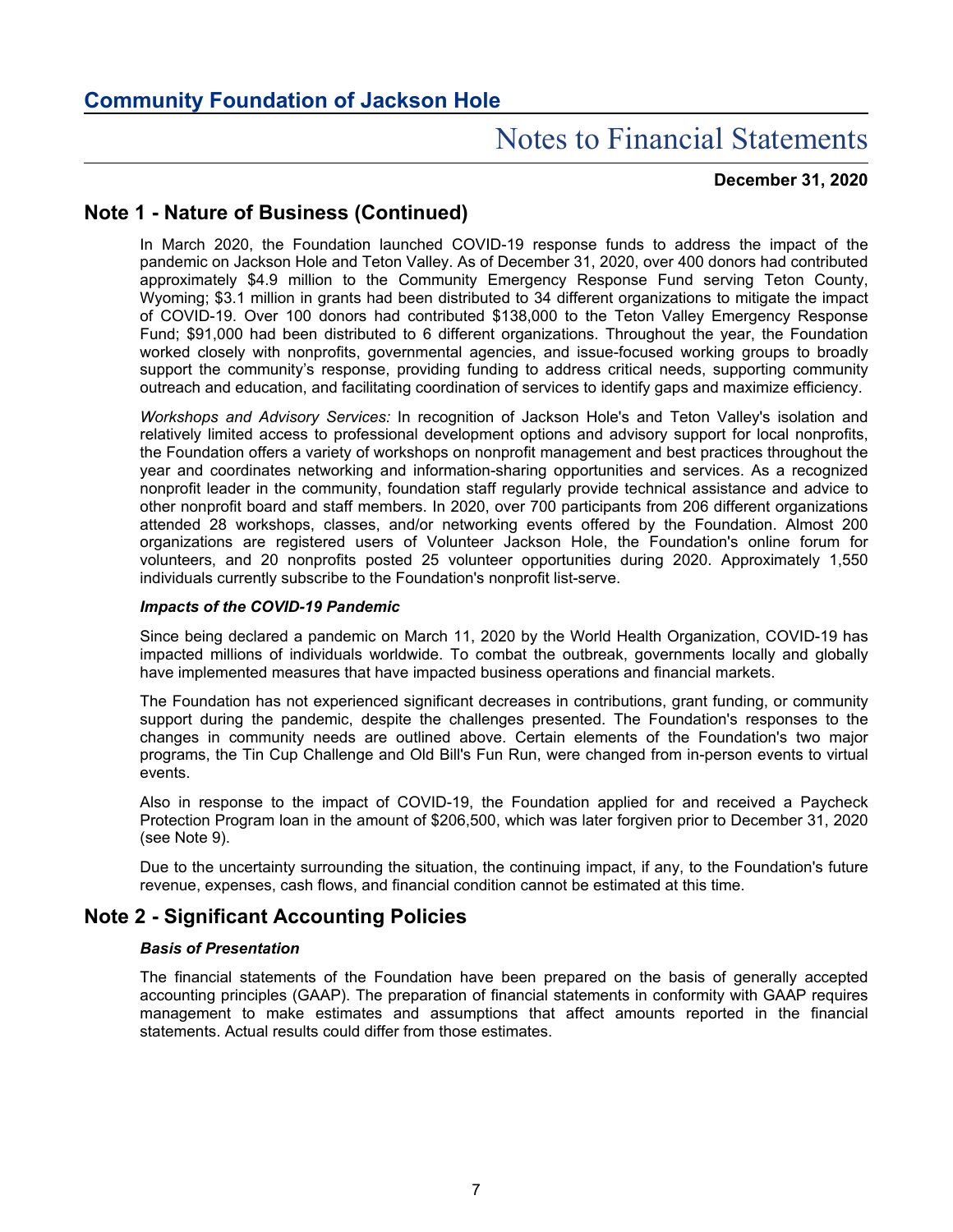#### **December 31, 2020**

## **Note 2 - Significant Accounting Policies (Continued)**

#### *Adoption of New Accounting Pronouncement*

As of January 1, 2020, the Foundation adopted Financial Accounting Standards Board (FASB) Accounting Standards Update (ASU) No. 2018-08, *Not-for-Profit Entities (Topic 958): Clarifying the Scope and the Accounting Guidance for Contributions Received and Contributions Made*, which provides enhanced guidance to assist entities in (1) evaluating whether transactions should be accounted for as nonexchange (nonreciprocal transactions) or as exchange (reciprocal transactions) and (2) determining whether a contribution is conditional. As permitted by the ASU, the Foundation adopted the ASU with regard to revenue transactions during the year ended December 31, 2019. Adoption of the remaining portions of the ASU in the current year did not result in a change in the recognition of grants expense or restatement of prior year amounts.

#### *Classification of Net Assets*

Net assets of the Foundation are classified based on the presence or absence of donor-imposed restrictions.

#### *Net Assets without Donor Restrictions*

Net assets that are not subject to donor-imposed restrictions or for which the donor-imposed restrictions have expired or been fulfilled. Net assets in this category may be expended for any purpose in performing the primary objectives of the Foundation.

As all of the Foundation's gift instruments explicitly grant the Foundation variance power to redirect the use of assets in its sole discretion, only contributions that are encumbered by a time restriction are classified as restricted. All fund assets are managed and invested consistent with the corresponding fund agreements and are designated accordingly by the Foundation, as described below. These designations may be modified or removed by the Foundation's board of directors.

#### *Advised and Designated*

Grants from these funds are recommended by fund advisors and/or benefit-qualified charities that have been designated in advance.

#### *Discretionary Grants and Scholarships*

Discretionary grants and scholarships are distributed at the direction of the Foundation's staff and supporting committees pursuant to the goals and objectives of the fund.

#### *Operating*

Operating assets include all assets used to support the Foundation's operations, including its management and delivery of programs and services and its related administrative and fundraising expenses. Management of the Foundation's operating assets is guided by the Foundation's board rather than a fund agreement.

#### *Endowments*

Endowment funds are intended to exist in perpetuity, providing an annual distribution pursuant to the Foundation's spending policy that may be used for any of the grant-making or operating activities described above. See Note 10 for additional detail.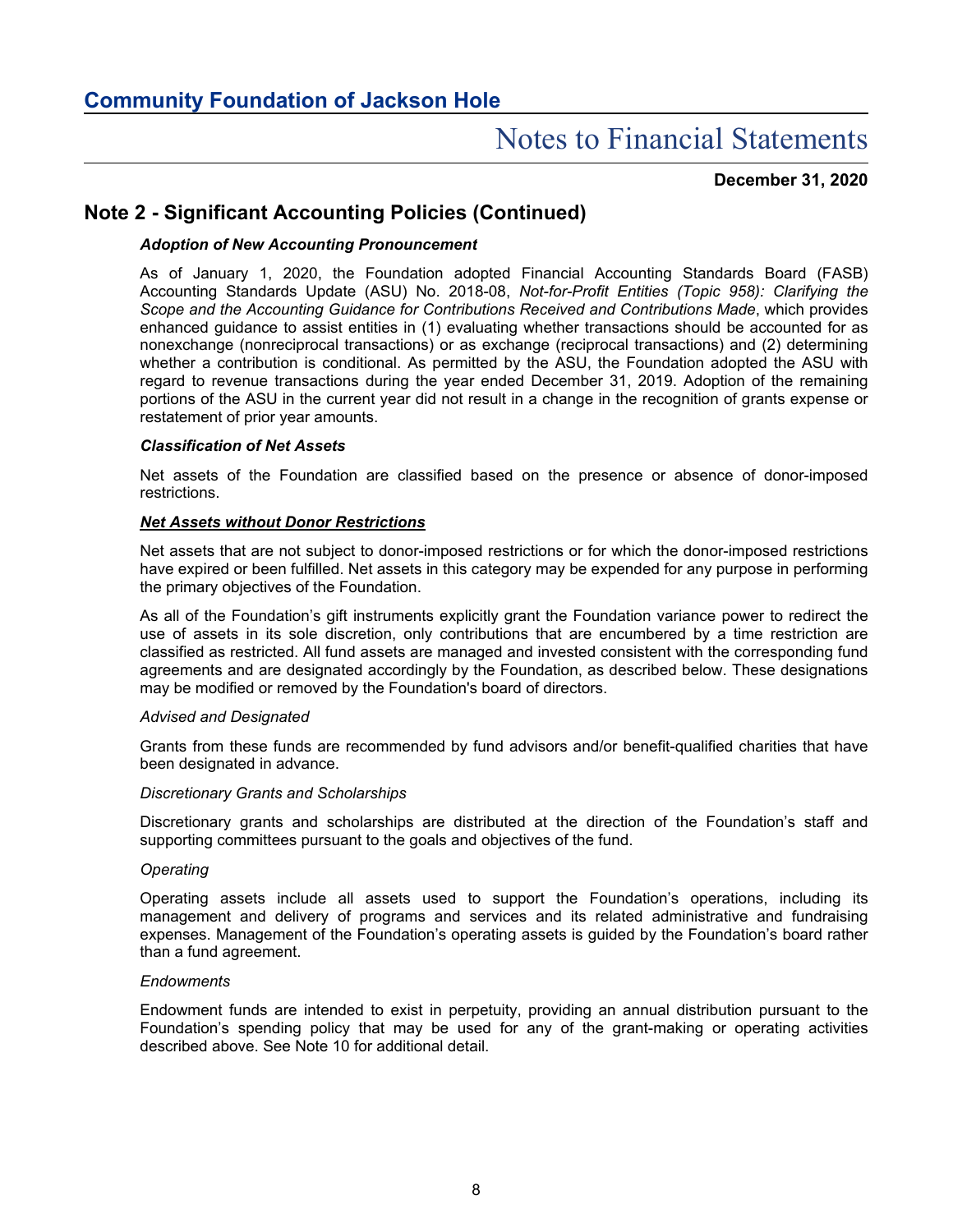#### **December 31, 2020**

## **Note 2 - Significant Accounting Policies (Continued)**

#### *Net Assets with Donor Restrictions*

Net assets subject to stipulations imposed by donors and grantors. Some donor restrictions are temporary in nature; those restrictions will be met by actions of the Foundation or by the passage of time. Other donor restrictions are perpetual in nature, whereby the donor has stipulated the funds be maintained in perpetuity. The Foundation's net assets with donor restrictions are time-restricted receivables of \$480,000 as of December 31, 2020.

#### *Summarized Comparative Information*

The financial information presented for comparative purposes for the year ended December 31, 2019 is not intended to be a complete financial statement presentation in accordance with accounting principles generally accepted in the United States of America. Accordingly, such information should be read in conjunction with the Foundation's 2019 financial statements, from which the summarized information was derived.

#### *Use of Estimates*

The preparation of financial statements in conformity with generally accepted accounting principles requires management to make estimates and assumptions that affect the reported amounts of assets and liabilities and disclosure of contingent assets and liabilities at the date of the financial statements and the reported amounts of revenue and expenses during the reporting period. Actual results could differ from those estimates.

#### *Cash and Cash Equivalents*

The Foundation's cash consists of cash on deposit with banks. Cash equivalents represent money market funds or short-term investments with original maturities of three months or less from the date of purchase. Cash and cash equivalents held within any of the Foundation's investment portfolios are classified as investments and are not considered to be cash equivalents.

#### *Investments*

Investments include cash and cash equivalents (including government money market funds) considered to be part of the Foundation's investment portfolio and other investments described in Note 4. Short-term investments consist of debt securities with original maturities of 12 months or less. Long-term investments include debt securities with original maturities greater than 12 months.

Investments are initially recorded at cost, if purchased, or at fair value if donated. Purchases and sales of securities are reflected on a trade-date basis. Investments with readily determinable fair values are carried at their fair values in the statement of financial position, and the change in unrealized appreciation or depreciation of investments is included in investment return on the statement of activities. Realized gains and losses on sales of securities are based on average cost and are recorded on the statement of activities as part of investment return in the period in which the securities are sold. Interest is recorded when earned. The Foundation has elected to measure nonmarketable securities and oil and gas interests (real assets) with no readily determinable fair value at fair value subsequent to initial recognition, but the carrying value is only adjusted upon the receipt of additional valuation information.

#### *Property and Equipment*

Purchased building, furniture, equipment, and improvements are stated at cost at the date of purchase or, for donated assets, at fair value at the date of donation, less accumulated depreciation. Depreciation of property, furniture, and equipment is provided over estimated useful lives of 3 to 40 years for the respective assets on a straight-line basis. The Foundation's capitalization policy is to capitalize any fixed asset expenditures costing more than \$1,000.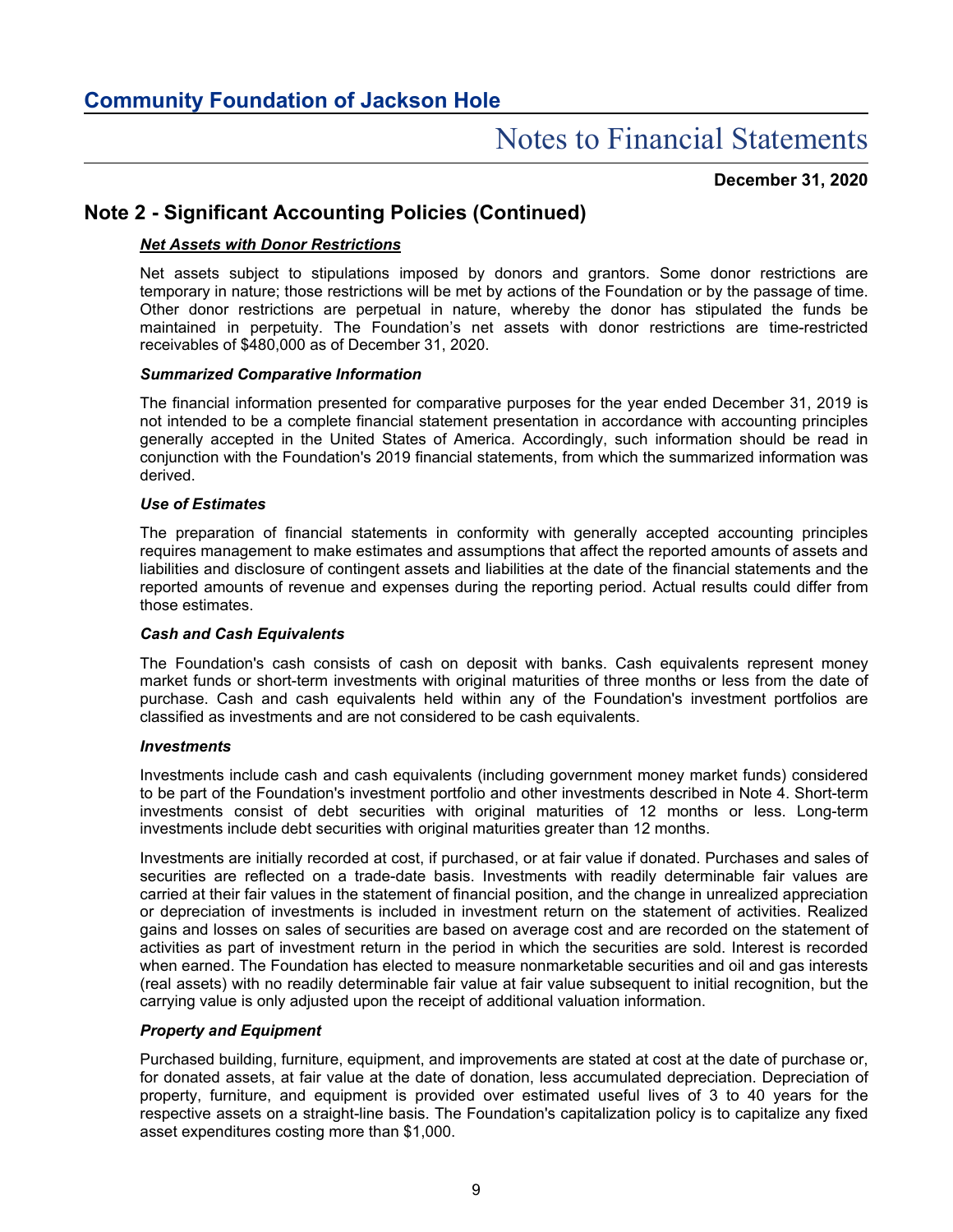#### **December 31, 2020**

## **Note 2 - Significant Accounting Policies (Continued)**

There are no restrictions or limitations on the use of the Foundation's capitalized property, furniture, and equipment.

#### *Nonprofit Agency Funds*

In accordance with FASB standards, funds that are established by a nonprofit organization for its own benefit are classified as liabilities, even though the organization explicitly grants the Foundation variance power. The Foundation refers to these funds as nonprofit agency funds. Most nonprofit agency fund assets are invested in the long-term endowment portfolio with a liability equal to their fair value recorded under nonprofit agency funds. See Note 8 for additional detail.

#### *Revenue and Revenue Recognition*

The Foundation's primary sources of revenue are contributions and grants. Contributions, which may include noncash assets, unconditional promises to give, and beneficial interests in irrevocable trusts or other legally binding agreements, are recognized as revenue at fair value in the period unconditionally pledged or received. Conditional promises to give are not recognized until the conditions on which they depend have been substantially met or the donor has explicitly released the restriction.

Contributions received are recorded as increases in net assets without donor restrictions or net assets with donor restrictions, depending on the existence or nature of any donor restrictions. When a donor's restriction is satisfied, either by using the resources in the manner specified by the donor or by the passage of time, net assets with donor restrictions are reclassified to net assets without donor restrictions and reported in the statement of activities as net assets released from restrictions. Contributions with donor-imposed restrictions that are met in the current period are recorded as contributions without donor restrictions.

#### *Contributed Services*

Contributions of services that create or enhance nonfinancial assets or that require specialized skills, are provided by individuals possessing those skills, and would typically need to be purchased if not provided by donation are recorded at their fair values in the period received. No contributed services met the recognition criteria during the year ended December 31, 2020.

The Foundation benefits from the work of numerous volunteers, principally to produce Old Bill's Fun Run and the Tin Cup Challenge. Approximately 200 volunteers contributed over 1,300 hours in volunteer support during the year ended December 31, 2020.

#### *Concentration of Credit Risk*

The Foundation maintains the majority of its cash balances at two banks located in Jackson, Wyoming. These balances are separately insured by the Federal Deposit Insurance Corporation up to \$250,000.

The Foundation maintains the majority of its cash, mutual funds, equities, and government securities with three brokerage firms. Investments held by investment firms are separately insured up to \$500,000 through the Securities Investor Protection Corporation (SIPC) and up to \$70 million through other insurance providers.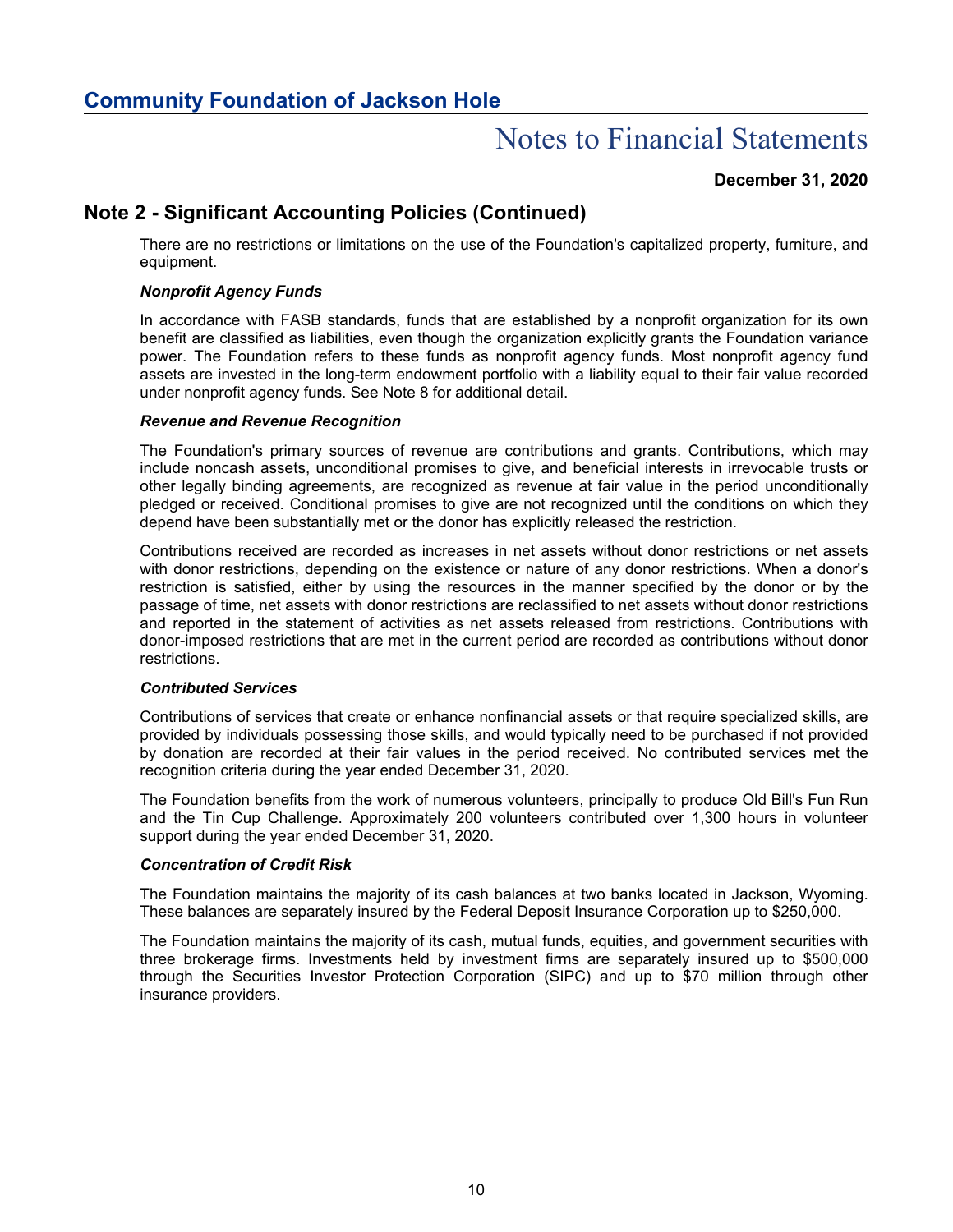#### **December 31, 2020**

## **Note 2 - Significant Accounting Policies (Continued)**

#### *Functional Allocation of Expenses*

Costs of providing the program and support services have been reported on a functional basis in the statement of activities and the statement of functional expenses. The financial statements report certain categories of expenses that are attributable to more than one program or supporting function. Therefore, these expenses require allocation on a reasonable basis that is consistently applied. Costs have been allocated between the various program and support services based on estimates determined by management. Salaries and benefits, occupancy costs, supplies, insurance, and information technology (IT) costs are allocated based on time and effort. Although the methods of allocation used are considered appropriate, other methods could be used that would produce different amounts. The costs of activities and events that benefit more than one functional area (joint costs) are immaterial and have been allocated as described in this paragraph.

#### *Income Taxes*

The Foundation is a not-for-profit corporation and is exempt from tax under the provisions of Internal Revenue Code Section 501(c)(3).

#### *Subsequent Events*

The financial statements and related disclosures include evaluation of events up through and including July 14, 2021, which is the date the financial statements were available to be issued.

### **Note 3 - Liquidity and Availability of Resources**

The Foundation's financial assets available within one year of December 31, 2020 for general expenditure are as follows:

| Cash and cash equivalents<br>Short-term investments |     | 2.256.927<br>7.663.748 |
|-----------------------------------------------------|-----|------------------------|
| Total                                               | -SG | 9.920.675              |

The Foundation manages its liquidity by structuring its financial assets to be available for grants, general expenditures, liabilities, and other obligations as they become due. The Foundation invests cash in excess of anticipated near-term needs in treasurys, money market funds, and short-term fixed-income mutual funds.

Cash required for near-term granting is estimated by examining the nature of foundation funds, whether or not they are endowed, and historical gift and grant activity. Capital preservation and liquidity are prioritized in the short-term and intermediate investment portfolios, where funds are generally subject to withdrawal at any time. Long-term endowment assets are pooled for investment with a focus on both capital preservation and principal growth. Liquidity is managed through the endowment portfolio's target asset allocation and periodic review of the portfolio's aggregate illiquidity and funding commitments.

Funds invested in the long-term endowment portfolio, including the Foundation's operating endowment, generally operate in accordance with the Foundation's spending policy, as described in Note 10. A spendable amount of approximately \$1.6 million will be made available for grant-making and administrative expenses from these funds during the next 12 months. Although there is no intention to spend more than the amount appropriated for general expenditures pursuant to the spending policy from the Foundation's operating endowment, those funds could be made available if necessary.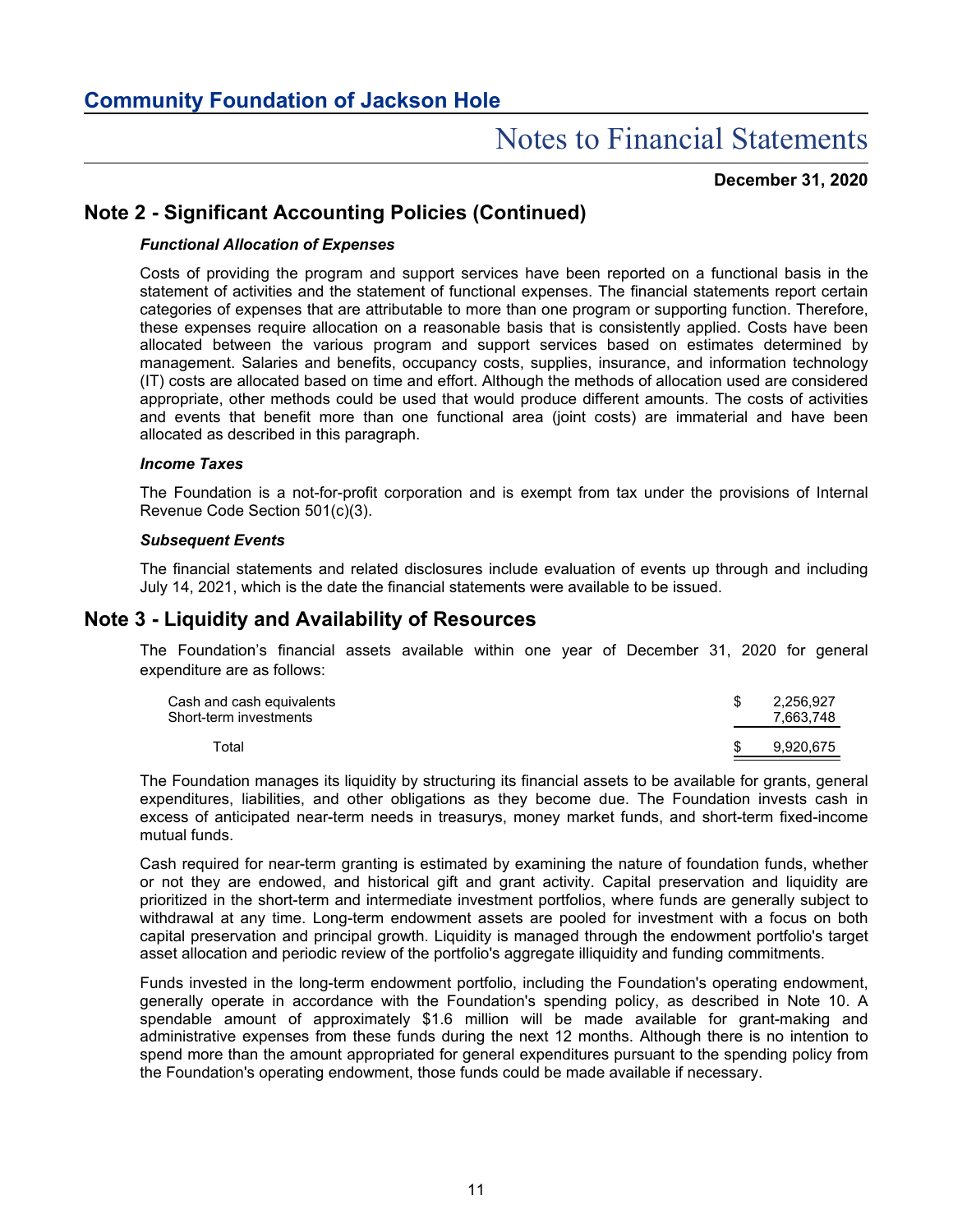#### **December 31, 2020**

### **Note 4 - Fair Value Measurements**

Accounting standards require certain assets and liabilities be reported at fair value in the financial statements and provide a framework for establishing that fair value. The framework for determining fair value is based on a hierarchy that prioritizes the inputs and valuation techniques used to measure fair value.

Fair values determined by Level 1 inputs use quoted prices in active markets for identical assets that the Foundation has the ability to access.

Fair values determined by Level 2 inputs use other inputs that are observable, either directly or indirectly. These Level 2 inputs include quoted prices for similar assets in active markets and other inputs, such as interest rates and yield curves, that are observable at commonly quoted intervals.

Level 3 inputs are unobservable inputs, including inputs that are available in situations where there is little, if any, market activity for the related asset. These Level 3 fair value measurements are based primarily on management's own estimates using pricing models, discounted cash flow methodologies, or similar techniques taking into account the characteristics of the asset.

In instances where inputs used to measure fair value fall into different levels in the above fair value hierarchy, fair value measurements in their entirety are categorized based on the lowest level input that is significant to the valuation. The Foundation's assessment of the significance of particular inputs to these fair value measurements requires judgment and considers factors specific to each asset.

Investments that are measured at fair value using net asset value per share (or its equivalent) as a practical expedient are not classified in the fair value hierarchy below; however, their total fair value is included in the table below to permit reconciliation of the fair value hierarchy to the amounts presented in the statement of financial position.

The following is a description of the valuation methodologies used for assets measured at fair value. There have been no changes to the methodologies used during the year ended December 31, 2020:

*Level 1: Money market funds, public securities, mutual funds, and select real asset funds and real estate investment trusts (REITs)*: These investments are valued based on the daily reported closing price as of December 31.

*Level 2: Fixed-income U.S. Treasury bills and life insurance policies*: These investments are valued using pricing models, quoted prices of similar securities, discounted cash flows, or other observable inputs and are classified within Level 2 of the fair value hierarchy. Quoted prices of U.S. Treasury bills were noted on the custodian's year-end statement. Life insurance policy inputs were composed of the cash surrender value shown on the most recent statement at or before year end.

*Level 3: Certain real assets and nonpublic securities*: These investments were initially valued using valuation reports or estimates prepared by independent third parties. Subsequent to initial recognition, the Foundation updates the fair value carrying amounts upon receipt of additional valuation reports or similar information. In years when no additional valuation information is available and no events or other changes that may have a significant adverse effect on the securities are identified, the Foundation does not adjust the fair value, as it is impractical to do so, and there are no identified events or changes in circumstances that may have a significant adverse effect on the securities. For the year ended December 31, 2020, there were no updated valuation reports or other pertinent information received for \$430,000 of nonpublic securities and oil and gas interests (real assets) with no readily determinable fair value.

*Net asset value per share*: Hedge fund and private equity investments: These investments are valued based on net asset value per share of the investments.

Cash is not required to be measured at fair value. However, cash balances have been included in the table below to reconcile the investment balance to the statement of financial position.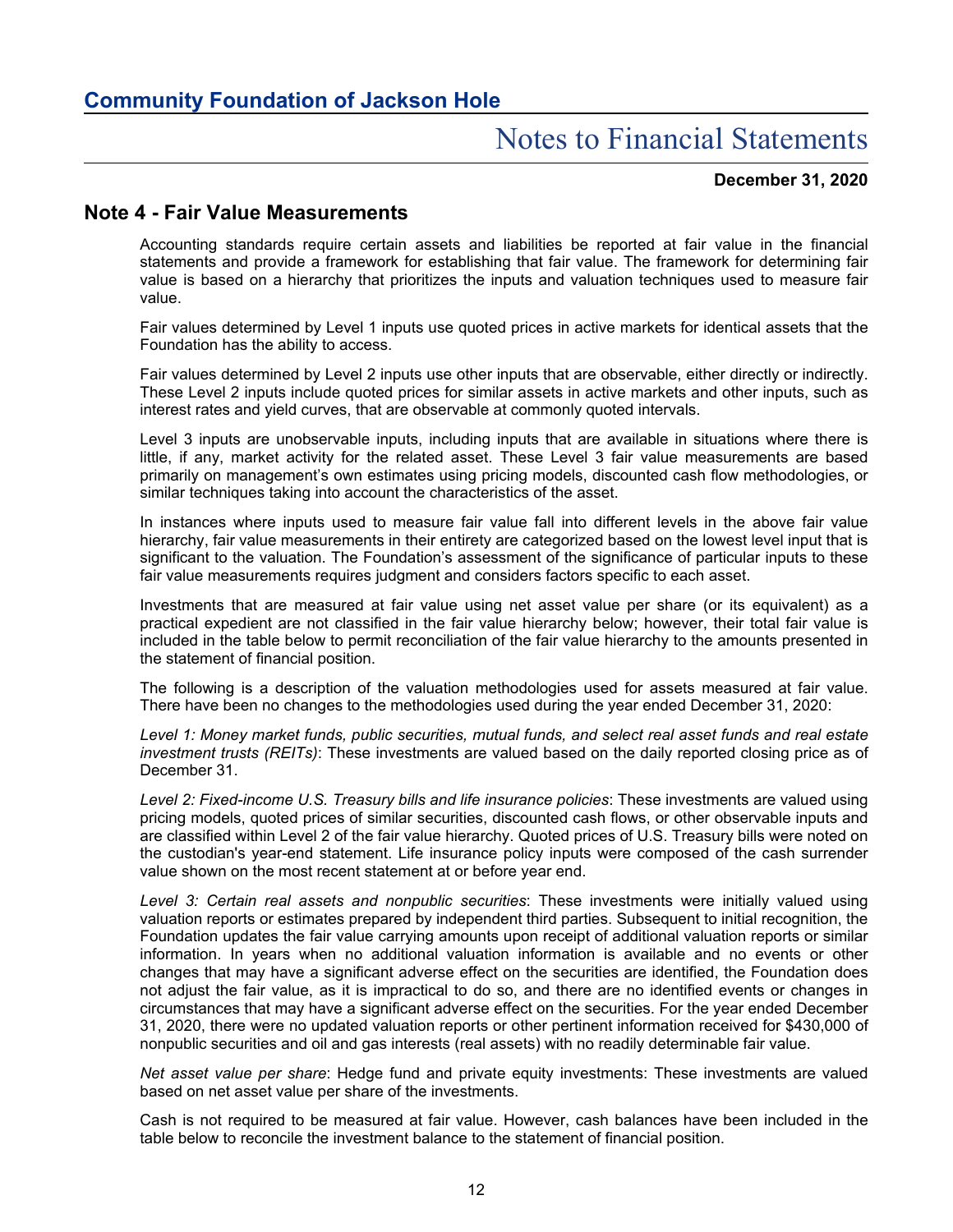#### **December 31, 2020**

## **Note 4 - Fair Value Measurements (Continued)**

The following tables present information about the Foundation's assets measured at fair value on a recurring basis at December 31, 2020 and the valuation techniques used by the Foundation to determine those fair values:

|                                                                                                                 |                                                                                   |                                                        | December 31, 2020                                  | Assets Measured at Fair Value on a Recurring Basis at |                                                     |
|-----------------------------------------------------------------------------------------------------------------|-----------------------------------------------------------------------------------|--------------------------------------------------------|----------------------------------------------------|-------------------------------------------------------|-----------------------------------------------------|
|                                                                                                                 | Quoted Prices in<br><b>Active Markets</b><br>for Identical<br>Assets<br>(Level 1) | Significant Other<br>Observable<br>Inputs<br>(Level 2) | Significant<br>Unobservable<br>Inputs<br>(Level 3) | <b>Net Asset Value</b>                                | Balance at<br>December 31,<br>2020                  |
| Short-term investments:<br>Cash in investment portfolio<br>Money market funds<br>Fixed income - U.S. Treasury   | \$<br>4,826,758 \$<br>1,325,279                                                   |                                                        | \$                                                 | \$                                                    | \$<br>4,826,758<br>1,325,279                        |
| bills<br>Life insurance policies                                                                                |                                                                                   | 1,199,795<br>311,916                                   |                                                    |                                                       | 1,199,795<br>311,916                                |
| Total short-term<br>investments                                                                                 | 6,152,037                                                                         | 1,511,711                                              |                                                    |                                                       | 7,663,748                                           |
| Long-term investments:<br>Public securities:<br>Domestic equity<br>International equity                         | 3,512,229<br>444,238                                                              |                                                        |                                                    |                                                       | 3,512,229<br>444,238                                |
| Total public securities                                                                                         | 3,956,467                                                                         |                                                        |                                                    |                                                       | 3,956,467                                           |
| Mutual funds:<br>Domestic equity<br>International equity<br>Domestic fixed income<br>International fixed income | 20,877,803<br>16,364,989<br>24,462,651<br>1,947,023                               |                                                        |                                                    |                                                       | 20,877,803<br>16,364,989<br>24,462,651<br>1,947,023 |
| Total mutual funds:                                                                                             | 63,652,466                                                                        |                                                        |                                                    |                                                       | 63,652,466                                          |
| Other investments:<br>Real assets and REITs<br>Hedge funds<br>Private equity funds<br>Nonpublic securities      | 2,730,815                                                                         |                                                        | 250,000<br>1,671,000                               | 10,488,824<br>1,963,298                               | 2,980,815<br>10,488,824<br>1,963,298<br>1,671,000   |
| Total other investments                                                                                         | 2,730,815                                                                         |                                                        | 1,921,000                                          | 12,452,122                                            | 17,103,937                                          |
| Total long-term<br>investments                                                                                  | 70,339,748                                                                        |                                                        | 1,921,000                                          | 12,452,122                                            | 84,712,870                                          |
| <b>Total investments</b>                                                                                        | 76,491,785 \$<br>\$                                                               | 1,511,711                                              | 1,921,000 \$<br>\$                                 | 12,452,122                                            | 92,376,618<br>\$                                    |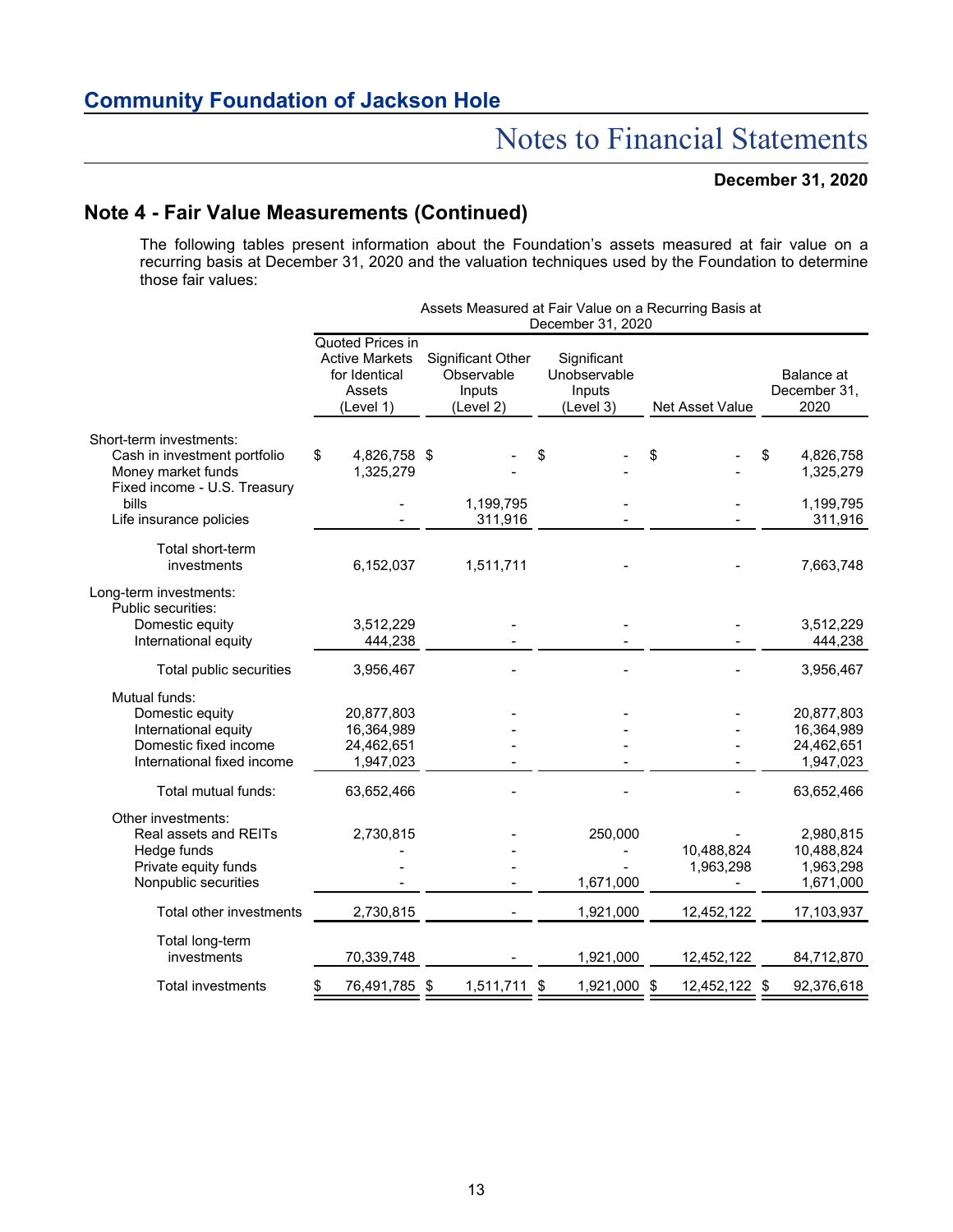#### **December 31, 2020**

## **Note 4 - Fair Value Measurements (Continued)**

#### *Investments in Entities that Calculate Net Asset Value per Share*

At December 31, 2020, the fair value, unfunded commitments, and redemption rules of those investments valued at net asset value are as follows:

|                                       | Fair Value                       | Unfunded<br>Commitments     | Redemption<br>Frequency, if<br>Eligible | Redemption<br>Notice Period |  |  |  |
|---------------------------------------|----------------------------------|-----------------------------|-----------------------------------------|-----------------------------|--|--|--|
| Hedge funds (a)<br>Private equity (b) | \$<br>10,488,824 \$<br>1.963.298 | $\blacksquare$<br>2,875,263 | Quarterly,<br>semiannually<br>N/A       | 95 days<br>N/A              |  |  |  |
| Total                                 | 12,452,122 \$                    | 2,875,263                   |                                         |                             |  |  |  |

(a) This category includes investments in two diversified global funds of hedge funds predominantly composed of traditional and multistrategy long/short funds. The fair values of the investments in this category have been calculated using net asset value per share of the investments.

(b) This category includes investments in private companies, both domestic and international. The fair values of the investments in this category have been calculated using net asset value per share of the investments. Certain investments cannot be redeemed because the investments have lockup periods of several years.

## **Note 5 - Contributions Receivable**

The Foundation is the beneficiary of an irrevocable contribution to be received in future years with an estimated fair value included in net assets with donor restrictions at December 31, 2020 of \$480,000; payments are estimated at \$25,000 with an estimated 3 percent annual increase scheduled to begin in 2025 and end in 2093. The unamortized discount from 2025, the year payments begin, to the year ended December 31, 2020 is estimated at \$187,000. The contribution receivable has been discounted at an approximate rate of 7 percent. The discount amortization for the year ended December 31, 2020 was \$40,000. An allowance for uncollectible promises to give has not been recorded.

During the year ended December 31, 2016, the Foundation was informed it was named among the beneficiaries on an estate and started receiving distributions from the estate prior to the year ended December 31, 2020. During the year ended December 31, 2020, the Foundation received distributions from the estate in the amount of \$30,000. As of December 31, 2020, there were no remaining outstanding receivables from the estate.

## **Note 6 - Conditional Promises to Give**

The Foundation's Legacy Society is composed of potential donors intending to leave a legacy for those that follow them. The gifts are dependent on unknown future events that affect timing and valuation and, accordingly, are not recorded as contributions until received.

Various donors have made conditional promises to give totaling \$995,000 in matching funds for Old Bill's Fun Run 2021, contingent upon successful execution of the event and the receipt of eligible gifts for matching. It is fully anticipated that the \$995,000 will be recognized as contribution revenue during the year ending December 31, 2021.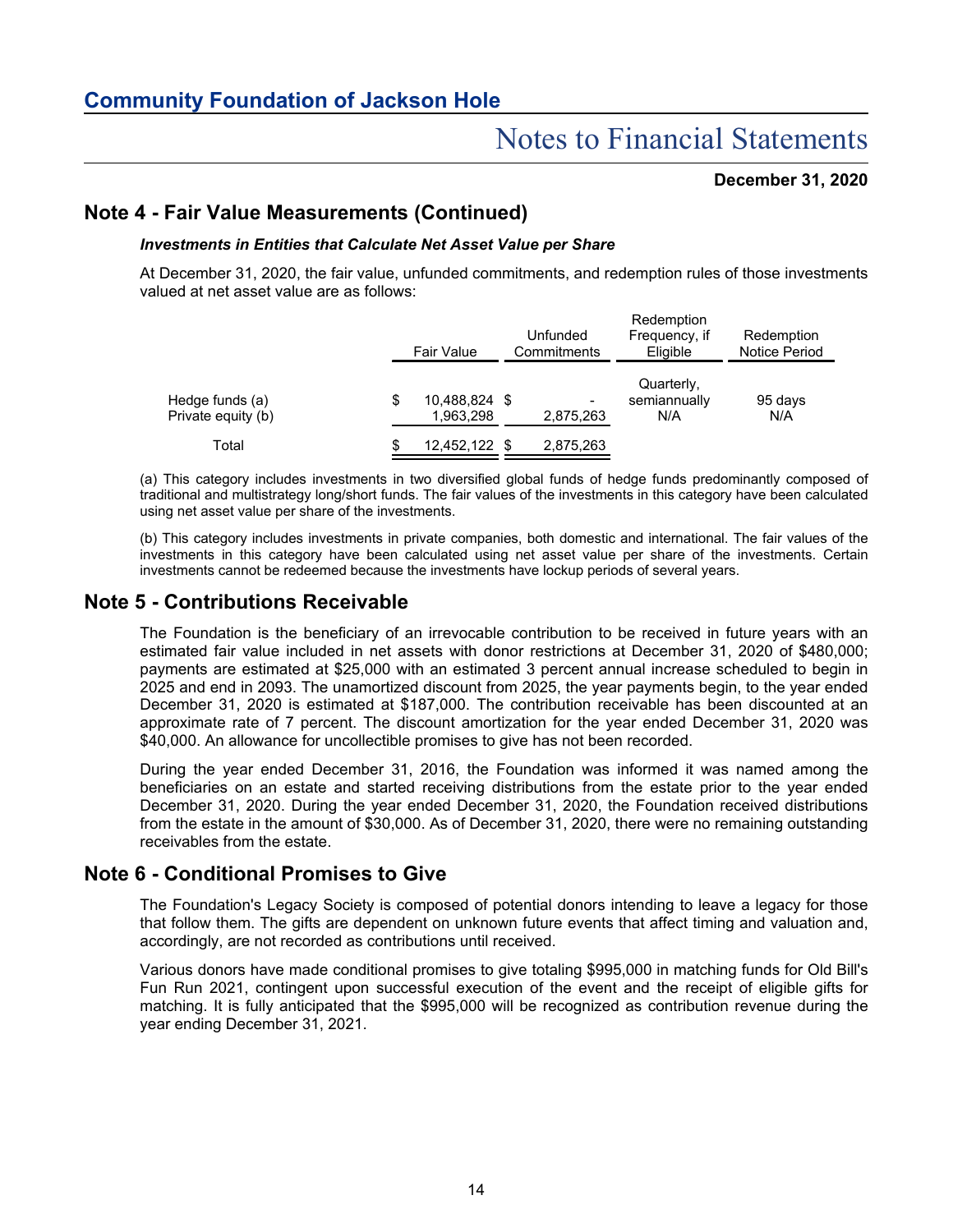## Notes to Financial Statements

### **December 31, 2020**

## **Note 7 - Property and Equipment**

Property and equipment are summarized as follows:

| Land<br>Buildings and improvements<br>Furniture and equipment | \$ | 600,000<br>1,005,384<br>135,739 |
|---------------------------------------------------------------|----|---------------------------------|
| Total cost                                                    |    | 1,741,123                       |
| Accumulated depreciation                                      |    | 289,331                         |
| Net property and equipment                                    | S  | 1,451,792                       |

### **Note 8 - Nonprofit Agency Funds**

The Foundation accepts contributions and agrees to transfer those assets, the return on investment thereof, or both to another nonprofit organization that is specified by the donor. If a nonprofit organization establishes a fund at the Foundation and names itself as the beneficiary of that fund, the Foundation accounts for the transfer of such assets as a liability. The Foundation refers to these funds as nonprofit agency funds.

Consistent with all of its funds, the Foundation holds legal title to, and maintains variance power over, nonprofit agency fund assets and includes them in its assets on the statement of financial position. The Foundation also records a corresponding liability equal to their fair value. Most of the Foundation's nonprofit agency funds are invested in the long-term endowment pool and administered in accordance with the endowment policies described in Note 10. Financial activity associated with the Foundation's nonprofit agency funds only affects their asset and liability balances. The change in those funds is detailed below for the year ended December 31, 2020:

| Beginning balance<br>Contributions<br>Net investment return<br><b>Distributions</b> | 19.553.047<br>401.687<br>2.550.748<br>(1,273,906) |
|-------------------------------------------------------------------------------------|---------------------------------------------------|
| Ending balance                                                                      | 21,231,576                                        |

### **Note 9 - Paycheck Protection Program**

During the year ended December 31, 2020, the Foundation received a Paycheck Protection Program (PPP) loan in the amount of \$206,500. The PPP loan program was created under the Coronavirus Aid, Relief, and Economic Security (CARES) Act and is administered by the Small Business Administration (SBA). Under the terms of this program, the loan may be fully or partially forgiven if the loan proceeds are spent on qualifying expenses and if staffing level and salary maintenance requirements are met. The Foundation may use the funds on qualifying expenses over a covered period up to 24 weeks. Any request for forgiveness is subject to review and approval by the lender and the SBA, including review of qualifying expenditures and staffing and salary levels.

Under accounting principles generally accepted in the United States of America, government grants, including certain forgivable government loans, are recognized as income in the period in which the Foundation has substantially overcome all measurable performance-related barriers necessary to be entitled to keep the grant funds. As of December 31, 2020, the Foundation has assessed that all requirements for forgiveness were achieved and, therefore, has recorded contribution revenue of \$206,500 consistent with generally accepted accounting principles. The Foundation applied for and received notification from the SBA of forgiveness of the entire loan in November 2020.